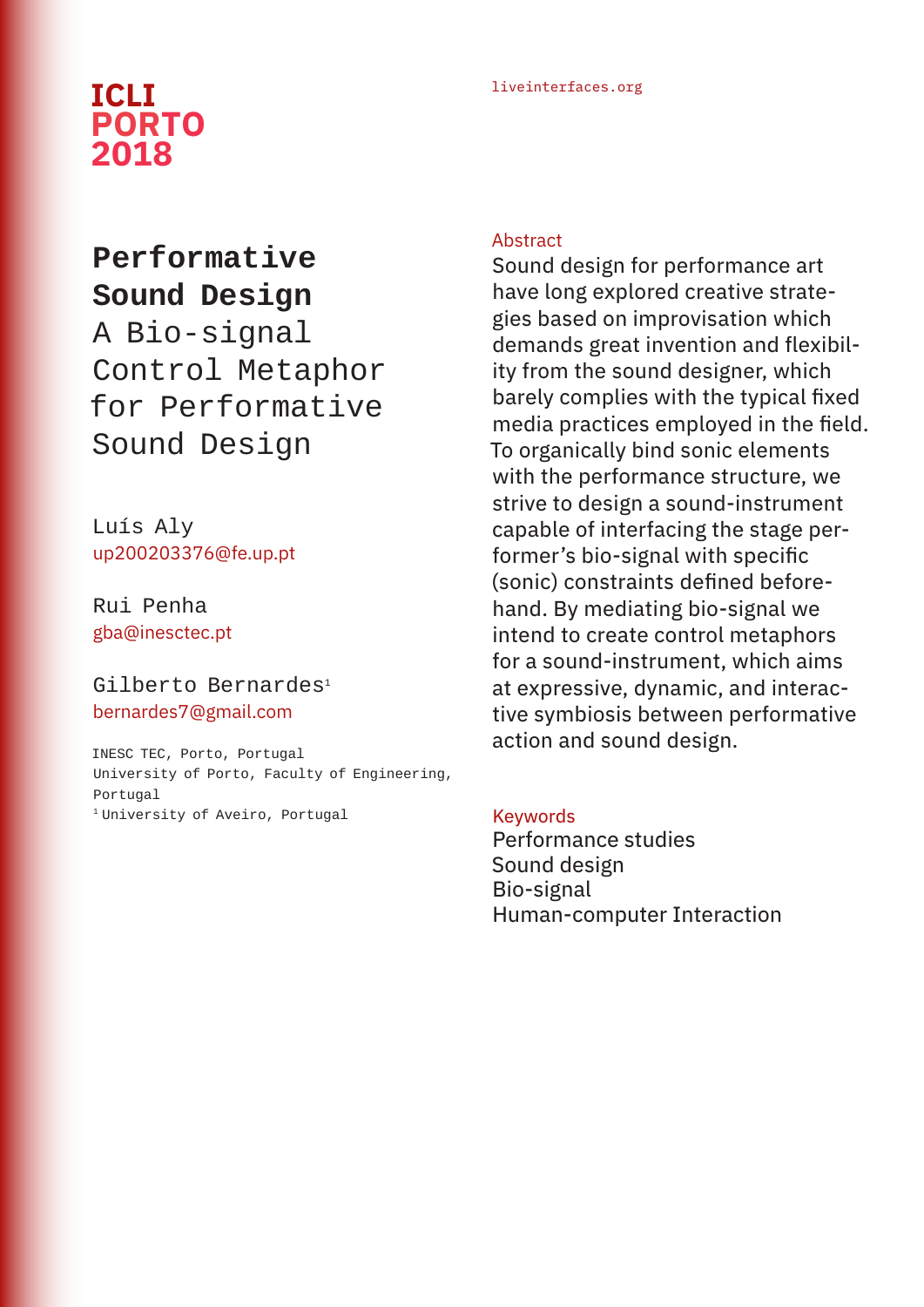### **1.Objectives of research**

Towards the definition and development of a collaborative framework for biofeedback sound design practice, our research agenda includes four main objectives: i) the definition of a computational interactive instrument capable of retrieving and sequencing sounds from large annotated audio collections based on the performer's psychophysiological measures; ii) a taxonomy of psychophysiological measures adapted to performative practices; iii) a mapping scheme between human psychophysiological activity and sound attributes; and iv) formal meta-composition method to explore the definition of musical sequences in real-time by recombining (structurally segmented and annotated) audio segments.

#### **2.Related work**

The multidisciplinary nature of this projects extends across four following domains of knowledge, for which we provide a short list of stateof-the-art references:

- *• Cognitive science* studies that can support my research hypothesis on using bio-signal as a strategy to drive the generation of interactive artistic content (Damásio, 2000; Gallese, Keysers, & Rizzolatti, 2004; Ortiz-Perez, Coghlan, Jaimovich, & Knapp, 2011).
- Studies on a *user centred taxonomy of psychophysiological measures* for use in interactive art in general (Bongers, 2002; Kivikangas et al., 2011; Nacke, Kalyn, Lough, & Mandryk, 2011; Nogueira, Torres, Rodrigues, Oliveira, & Nacke, 2016; Yannakakis, Martinez, & Garbarino, 2016).
- *• Bio-signal driven musical/sound artistic practises* starting on 1960's (Donnarumma, 2016; Knapp & Cook, 2005; Lusted & Knapp, 1996; Ortiz, Grierson, & Tanaka, 2015; Rosenboom, 1977; Tanaka, 2009; Tome-Marques & Pennycook, 2014).
- Studies on the design of *digital musical instruments* and mapping strategies to relate action/ sound (Bernardes, Guedes, & Penny-

cook, 2012; Birnbaum, Fiebrink, Malloch, & Wanderley, 2005; Hunt, Wanderley, & Kirk, 2000; Knapp & Cook, 2005; Miranda & Wanderley, 2006; Tanaka, 2000, 2010).

#### **3.Research methodology, contribution to the field and progress towards goals**

Following the contextually-sensitive design principles and theories in (Wang & Hannafin, 2005), we will pursue a design-based research (DBR) methodology as a systematic, but flexible, collaborative and iterative practice with theatre and dance practitioners to develop and implement the core components of the research. Moreover, we will also rely on an art-based research (ABR) methodology that promotes the use of artistic practises as a primary strategy to understand the experience resulting from both the researcher and the artistic community involved in the study (McNiff, 2008). In greater detail, our methodological plan can be break down into the five following tasks:

- 1. To review sound design practices for performing arts, namely those with an open narratives;
- 2. .To undertake an exhaustive assessment of existing biofeedback sensors, namely those processed by the OpenBCI brain-computer interface;
- 3. To design a sound-instrument which draws on meta-composition models to intelligently map multidimensional biofeedback data to sound narratives which organically bind with a live performance;
- 4. To perform a subjective evaluation of the meta-composition models and their applications in performing arts we are planning to conduct: i) questionnaires and direct observation in professional performing art production ii) direct observations and questionnaires to gauge the efficacy and efficiency of the proposed instrument.
- 5. To disseminate the results of our research by i) reporting the main contributions to the scientific and artistic community; ii) to plan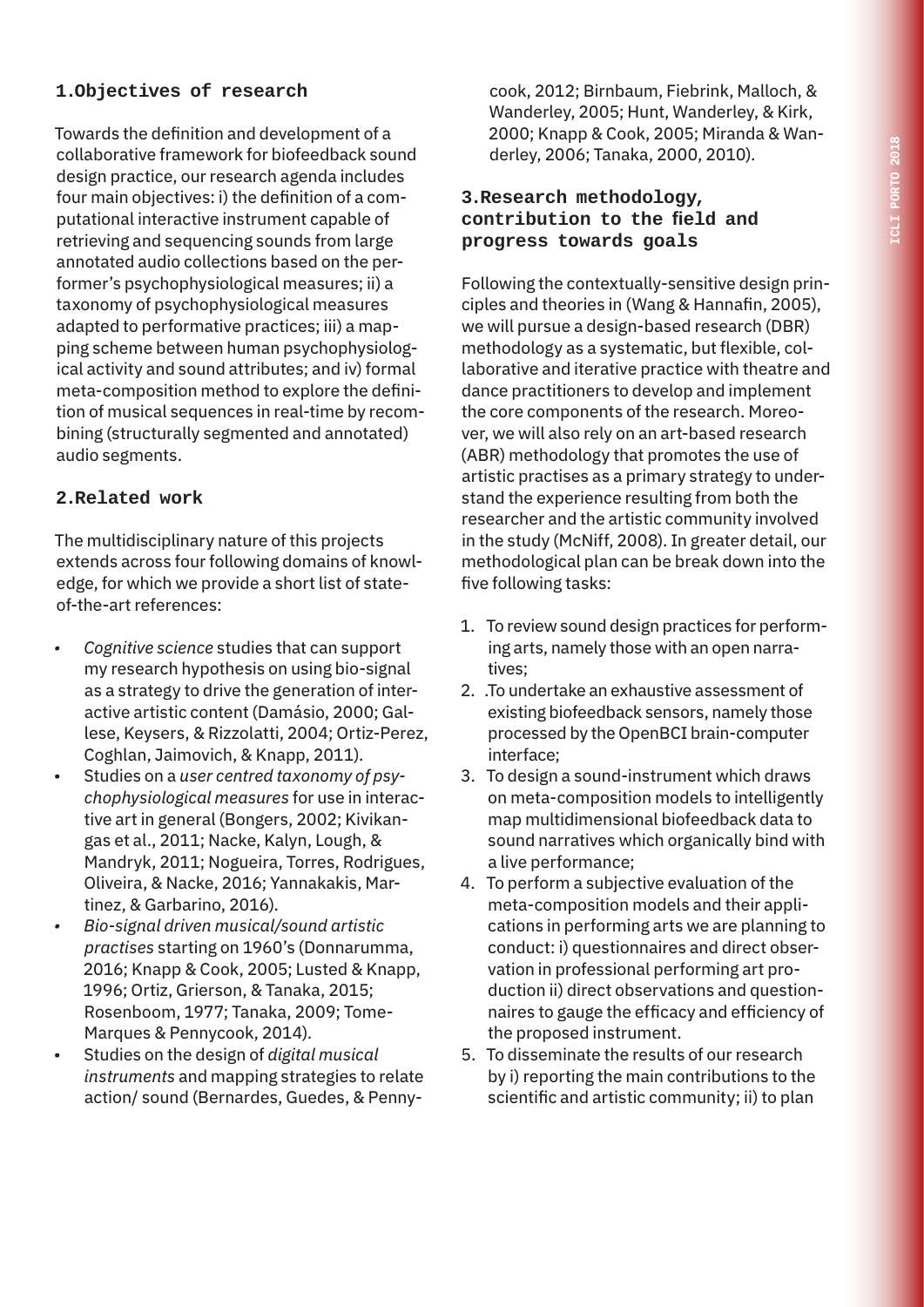a series of live performances and public presentations where the instrument will be explored under constrained test situations; and, finally, iii) to fully develop the sound-instrument and make it available to sound designers, allowing it to integrate real-world performative scenarios outside controlled lab conditions.

- **Bernardes, G., Guedes, C., & Pennycook, B.** 
	- 2012. Eargram: *an application for interactive exploration of large databases of audio snippets for creative purposes.* Paper presented at the Proceedings of the 9th International Symposium on Computer Music Modelling and Retrieval (CMMR).
- **Birnbaum, D., Fiebrink, R., Malloch, J., & Wanderley, M. M.** 2005. *Towards a dimension space for musical devices.* Paper presented at the Proceedings of the 2005 conference on New interfaces for musical expression.
- **Bongers, B.** 2002. *Interactivating spaces*. Paper presented at the Proc. Symposium on Systems Research in the Arts, Informatics and Cybernetics.
- **Damásio, A.** 2000. O sentimento de si. O corpo, a emoção e a neurobiologia da consciência, 5.
- **Donnarumma, M.** 2016. Configuring corporeality: Performing bodies, vibrations and new musical instruments. Goldsmiths, University of London.
- **Durka, P. J., Kus, R., Zygierewicz, J., Michalska, M., Milanowski, P., Labecki, M., Kruszynski, M.** 2012. User-centered design of brain-computer interfaces: OpenBCI.pl and BCI Appliance. *Bulletin of the Polish Academy of Sciences-Technical Sciences*, *60*(3), 427-431. doi:10.2478/ v10175-012-0054-1
- **Gallese, V., Keysers, C., & Rizzolatti, G.** 2004. A unifying view of the basis of social cognition. *Trends in cognitive sciences, 8*(9), 396-403.
- **Hunt, A., Wanderley, M. M., & Kirk, R.** 2000. Towards a model for instrumental mapping in expert musical interaction. Paper presented at the ICMC.
- **Kivikangas, J. M., Chanel, G., Cowley, B., Ekman, I., Salminen, M., Järvelä, S., & Ravaja, N.** 2011. A review of the use of psychophysiological methods in game research. *journal of gaming & virtual worlds*, 3(3), 181-199.
- **Knapp, R. B., & Cook, P. R.** 2005. The integral Music controller: Introducing a Direct Emotional Interface to gestural control of sound synthesis. Paper presented at the ICMC.
- **Lusted, H. S., & Knapp, R. B.** 1996. Controlling computers with neural signals. *Scientific American, 275*(4), 82-87.
- **McNiff, S.** 2008. Art-based research. Handbook of the arts in qualitative research, 29-40.
- **Miranda, E. R., & Wanderley, M. M.** 2006. New digital musical instruments: control and interaction beyond the keyboard (Vol. 21): AR Editions, Inc.
- **Nacke, L. E., Kalyn, M., Lough, C., & Mandryk, R. L.** 2011. Biofeedback game design: using direct and indirect physiological control to enhance game interaction. Paper presented at the Proceedings of the SIGCHI conference on human factors in computing systems.